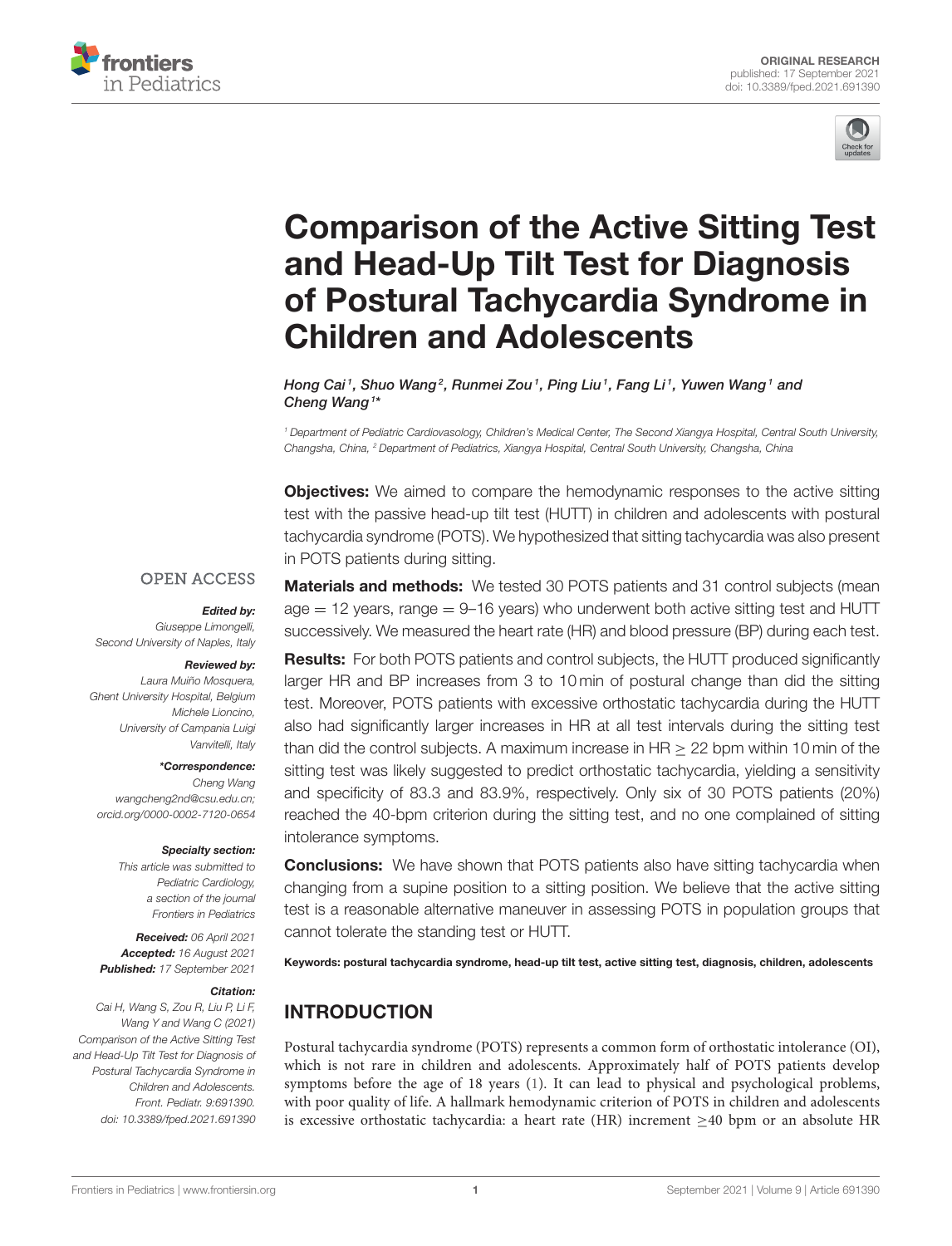$\geq$ 130 bpm for children 12 years and younger or  $\geq$ 125 bpm for adolescents 13–18 years within the first 10 min of the standing test or the head-up tilt test (HUTT) without a drop  $\geq$  20 mmHg in systolic blood pressure (SBP) or  $\geq$ 10 mmHg in diastolic blood pressure (DBP) [\(2\)](#page-5-1). The HUTT has been widely accepted for the evaluation of POTS in children and adolescents [\(3,](#page-5-2) [4\)](#page-5-3).

Some patients suffering from severe OI symptoms fail to maintain an upright position or show impaired mobility [\(5](#page-5-4)[–8\)](#page-5-5). For this patient population, the HUTT may not be feasible. Tao et al. [\(9\)](#page-5-6) described, in a study of 686 children and adolescents, that during a 10-min active sitting test, 66 children and adolescents (9.6%) reported sitting intolerance. Moreover, in that study, the sitting intolerance symptoms were related to sitting tachycardia and sitting hypertension. Sitting tachycardia was suggested with an increase in HR  $\geq$  25 bpm within 3 min after sitting. Despite these data, the differences in the physiology between active sitting and passive standing are not accounted for in pediatric POTS. Therefore, this study aimed to present and compare the hemodynamic responses to the active sitting test and the passive HUTT in children and adolescents with POTS. We hypothesized that sitting tachycardia was also present in POTS patients during sitting. The second aim of the study was to explore the optimal HR criteria for POTS diagnosis based on the active sitting test.

# PARTICIPANTS AND METHODS

#### **Participants**

This study population consisted of 30 POTS patients (age range, 9–16 years) referred to The Second Xiangya Hospital, Central South University, and 31 age- and sex-matched healthy control subjects studied from September 2020 to May 2021. POTS patients were diagnosed using the following criteria: the presence of chronic OI symptoms (e.g., fatigue, headache, lightheadedness, blurring of vision, palpitations, tremulousness, and even syncope) and an orthostatic HR increment ≥40 bpm compared with the supine position or an absolute orthostatic HR  $\geq$  130 bpm for children 12 years and younger or  $\geq$  125 bpm for adolescents 13–18 years during the first 10 min of the HUTT, with a BP decrease <20/10 mmHg [\(4\)](#page-5-3). Healthy control subjects did not meet the criteria for POTS. All subjects were evaluated by medical history, physical examination, complete blood count, blood biochemistry, thyroid function, electrocardiography (ECG), 24-h ECG monitoring, echocardiogram, electroencephalography, and cranium CT/MRI. Other conditions causing OI symptoms and sinus tachycardia were excluded, such as cardiac, neurologic, and metabolic diseases, recent prolonged bed rest, anemia, infection, fever, and medications (e.g., rebound effects of betablocker withdrawal, sympathomimetics, and anticholinergics). The Medical Ethical Committee at The Second Xiangya Hospital, Central South University, approved this research. We obtained informed consent from the guardians of the children.

#### Protocol

The investigation was performed at our autonomic laboratory between 8 and 11 a.m. The environment was quiet, with stable temperature of 22–24◦C. All subjects were asked to avoid taking any medication (e.g., stimulants, alpha-adrenergic receptor agonists, beta-adrenergic receptor blockers, or diuretics) that might interfere with orthostatic hemodynamic responses for more than five half-lives before evaluation [\(10\)](#page-5-7). Also, subjects should fast for more than 4 h before testing. The testing procedure consisted of 10 min of quiet supine rest, 10 min of active sitting in a chair, followed by 10 min of supine rest, and then 10 min of the HUTT. ECG, HR, and oscillometric BP were continuously monitored. The tilting device was the SHUT-100 tilt test monitoring software system from Beijing Standley Technology Co., Ltd. (Beijing, China).

# Active Sitting Test

Subjects first lay on a tilt bed for 10 min to reach stable HR (baseline HR) and BP (baseline BP). Thereafter, the subjects were instructed to sit upright in a chair with their hands hanging down naturally, knees bent at right angles, feet on the floor, and back without any support for 10 min [\(9\)](#page-5-6). Sitting HR and BP were recorded at 1, 3, 5, and 10 min, and then patients returned to the supine position.

# Passive HUTT

Subjects lay quietly on the tilt bed for another 10 min, with the bands fixed to prevent flexion of the ankle and knee joints, and their HR, BP, and ECG were measured again. Subsequently, the bed was tilted upward to 60° in 15 s with monitoring the HR, BP, and ECG over 10 min.

We calculated the changes in HR ( $\triangle$ HR), SBP ( $\triangle$ SBP), and DBP ( $\triangle$ DBP) at different time intervals from the supine to the sitting or tilting posture. The maximum change in HR during the 10-min sitting test or HUTT was defined as  $\Delta HR_{\text{max}}$ .

## Statistical Analyses

Data analyses used SPSS 25.0 software (IBM Corp., Armonk, NY, USA) and figures were produced using GraphPad Prism 8.0 (GraphPad Software, San Diego, CA, USA). Measurement data were expressed as the mean  $\pm$  standard deviation (SD) and categorical data expressed as cases (percentage). Independent Student's t-test or paired t-test or the chi-square test was used for comparisons between two groups, where appropriate. Pearson's correlation analysis was performed to examine the correlation of  $\triangle$ HR between the sitting test and the HUTT. A receiver operating characteristic (ROC) curve was plotted to analyze the indicators for the prediction of the diagnosis of POTS. Area under the ROC curve (AUC) values of 0.5–0.7 indicate a "low" predictive value, 0.7–0.9 indicate a "moderate" predictive value, and above 0.9 indicate a "high" predictive value. The optimal cutoff value was determined by the maximum of the Youden index (sensitivity + specificity - 1). A value of  $p < 0.05$  was taken to indicate statistical significance.

**Abbreviations:** AUC, area under curve; BP, blood pressure; bpm, beats/min; CI, confidence interval; DBP, diastolic blood pressure; HUTT, head-up tilt test; HR, heart rate; OI, orthostatic intolerance; OH, orthostatic hypotension; POTS, postural tachycardia syndrome; ROC, receiver operating characteristic; SBP, systolic blood pressure; Sn, sensitivities; Sp, specificities.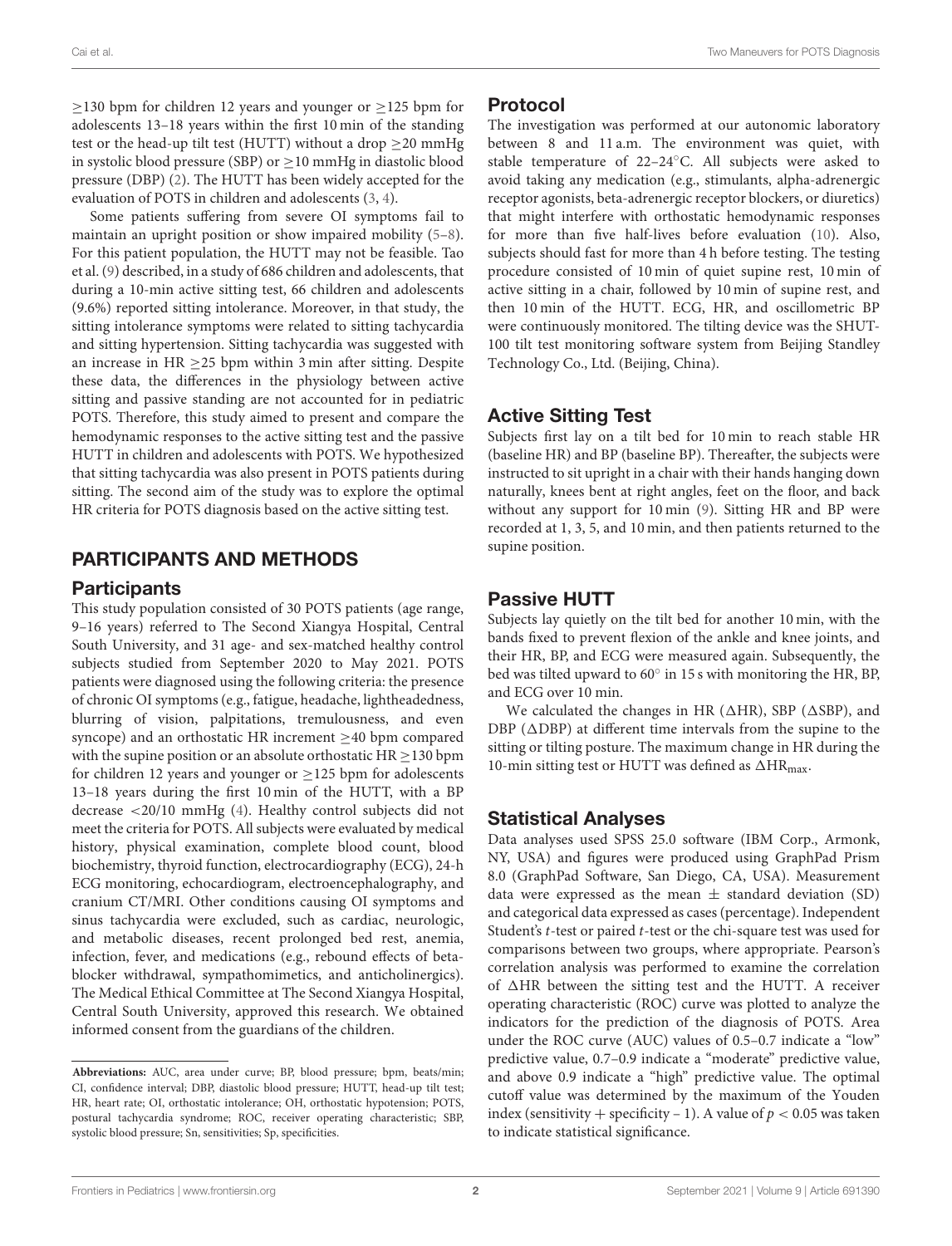<span id="page-2-0"></span>

|  |  | <b>TABLE 1</b>   Baseline characteristics of the postural tachycardia syndrome (POTS) and control groups. |
|--|--|-----------------------------------------------------------------------------------------------------------|
|  |  |                                                                                                           |

| <b>Items</b>       | Control         | <b>POTS</b>      | $\chi^2$ /t value | P-value |
|--------------------|-----------------|------------------|-------------------|---------|
| Cases, n           | 31              | 30               |                   |         |
| Male/female, n     | 11/20           | 14/16            | 0.788             | 0.375   |
| Age, years         | $12.5 \pm 1.6$  | $12.7 \pm 1.9$   | $-0.413$          | 0.681   |
| Height, cm         | $155.9 \pm 8.6$ | $158.4 \pm 8.8$  | $-1.239$          | 0.220   |
| Weight, kg         | $49.2 \pm 10.4$ | $46.4 \pm 9.3$   | 1.086             | 0.282   |
| BMI, $kg/m2$       | $20.1 \pm 2.8$  | $18.3 \pm 2.4$   | 2.657             | 0.010   |
| Baseline HR, bpm   | $72.5 \pm 12.2$ | $69.3 \pm 10.8$  | 1.091             | 0.280   |
| Baseline SBP, mmHg | $114.2 \pm 9.3$ | $115.8 \pm 11.4$ | $-0.591$          | 0.557   |
| Baseline DBP, mmHq | $65.7 \pm 7.9$  | $65.2 \pm 8.4$   | $-0.244$          | 0.808   |

Data are the mean  $\pm$  standard deviation or number.

BMI, body mass index; HR, heart rate; SBP, systolic blood pressure; DBP, diastolic blood pressure.

#### RESULTS

#### Baseline Characteristics of the POTS and Control Groups

The study participants comprise 30 POTS patients (14 males, age =  $12.7 \pm 1.9$  years) and 31 healthy subjects (11 males, age  $= 12.5 \pm 1.6$  years). No statistical difference was found in the age, sex, height, weight, and baseline HR, SBP, and DBP between the POTS and control groups ( $p > 0.05$ ). However, body mass index (BMI) values in the POTS group were significantly lower than those in the control group ( $p = 0.010$ ) (**[Table 1](#page-2-0)**).

#### Comparison of Hemodynamic Responses Between Active Sitting and Passive Tilting

**[Figure 1A](#page-3-0)** and **[Table 2](#page-4-0)** show the changes in HR from supine to sitting or tilting for the POTS and control groups. For all participants, HR increased quickly within 1 min after sitting and tilting, then was maintained at a relatively stable level during sitting, but gradually increased during tilting. Comparison of the changes in HR between the sitting test and the HUTT with a paired *t*-test showed no significant difference in  $\Delta HR$ at 1 min between the two maneuvers for both the POTS and control groups, but  $\triangle$ HR was significantly greater from 3 to 10 min after tilting than that after sitting ( $p < 0.05$ ). The  $\triangle$ HR values at all time intervals during both the sitting test and HUTT were significantly larger in POTS patients than those in control subjects ( $p < 0.001$ ). Furthermore, the  $\Delta HR_{\text{max}}$  in the sitting test was significantly correlated with the  $\Delta HR_{max}$  in the HUTT for all participants ( $r = 0.627$ ,  $p < 0.001$ ). Only 6 of the 30 POTS patients (20%) reached the 40-bpm criterion during the 10-min sitting test, and no one complained of sitting intolerance symptoms.

In the comparison of BP changes, for POTS patients and control subjects, the HUTT caused a significantly larger pressure increase from 3 through 10 min of postural change than did the sitting test ( $p < 0.05$ ) (**[Figures 1B,C](#page-3-0)**). Moreover, BP remained relatively stable from the supine to the sitting posture. No statistical difference was found in  $\triangle$ SBP and  $\triangle$ DBP between the POTS and control groups over time during either the sitting test or the HUTT ( $p > 0.05$ ).

# Optimal HR Criteria Based on the Active Sitting Test for Predicting Orthostatic **Tachycardia**

**[Table 3](#page-4-1)** contains the most accurate cutoff values, sensitivities (Sn), and specificities (Sp) for predicting orthostatic tachycardia at different time intervals after sitting by ROC curve analysis. The  $\Delta$ HR at 1, 3, 5, and 10 min and the  $\Delta$ HR<sub>max</sub> after sitting showed moderate predictive values. The optimal cutoff values of  $\triangle$ HR at 1, 3, 5, and 10 min and of  $\triangle$ HR<sub>max</sub> were 19 bpm (AUC = 0.786,  $Sn = 70.0\%$ ,  $Sp = 74.2\%$ ), 18 bpm (AUC = 0.837,  $Sn = 86.7\%$ ,  $Sp = 71.0\%$ , 22 bpm (AUC = 0.875, Sn = 66.7%, Sp = 87.1%), 22 bpm (AUC = 0.801, Sn = 70.0%, Sp = 87.1%), and 22 bpm  $(AUC = 0.867; Sn = 83.3%, Sp = 83.9%), respectively. When the$ cutoff value of  $\Delta HR_{\text{max}}$  after sitting was set as 25 bpm, the Sn and Sp were 63.3 and 90.3%, respectively.

## **DISCUSSION**

The present study shows the different hemodynamic response profiles during the active sitting test and the passive HUTT in POTS patients and healthy children and adolescents. For both POTS patients and control subjects, the HUTT produced significantly larger HR and BP increases than did the sitting test. However, POTS patients with excessive orthostatic tachycardia during the HUTT also had an excessive increase in HR during the sitting test than did the control subjects. An increase in HR ≥22 bpm within 10 min of the sitting test was likely suggested to predict orthostatic tachycardia.

When humans assume an upright posture, the blood volume is redistributed downward by the force of gravity, with 500– 1,000 ml of blood volume from the chest to the lower extremities and the splanchnic vascular bed. Prolonged standing further leads to a decrease in blood volume due to transcapillary diffusion. This redistribution reduces venous return to the heart and causes a temporary drop in arterial blood pressure. A series of compensatory reflexive responses help the body resist the effects of gravity on standing, including baroreflex, neuroendocrine responses, and "skeletal muscle pump." These initiate a decrease in parasympathetic and an increase in sympathetic outflow, which increase the venous return, peripheral vascular resistance,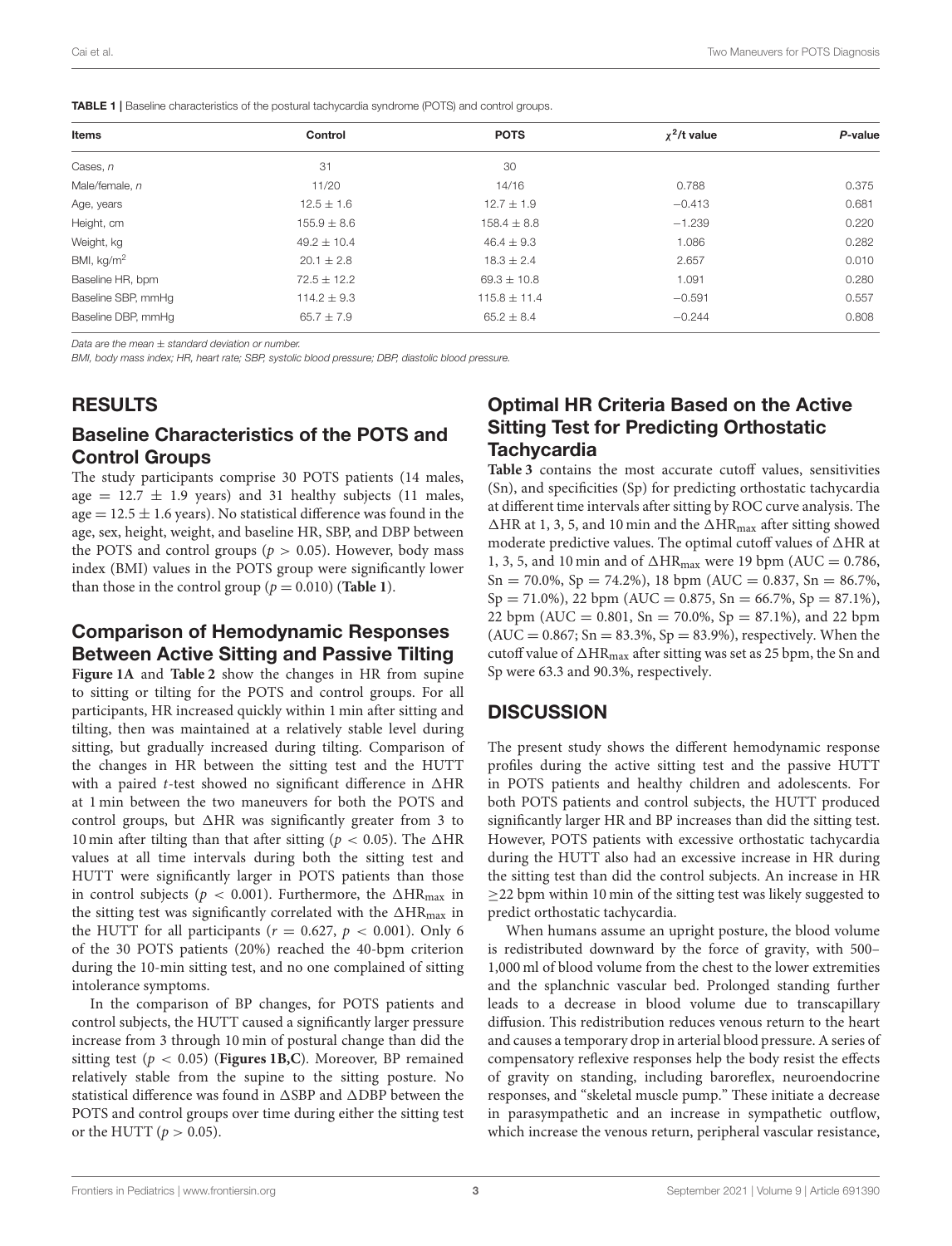

<span id="page-3-0"></span>FIGURE 1 | Hemodynamic responses for the postural tachycardia syndrome (POTS) and control groups during the sitting test and the head-up tilt test (HUTT). (A) Change in heart rate ( $\triangle$ HR). (B) Change in systolic blood pressure ( $\triangle$ SBP). (C) Change in diastolic blood pressure ( $\triangle$ DBP) from supine (0) to sitting or tilting 10 min. Data are the mean  $+$  standard error,  $*p < 0.05$ ,  $*p <$ 0.01 indicate significant difference between the sitting test and the HUTT in the POTS group.  $\frac{tp}{p} < 0.05$ ,  $\frac{tp}{p} < 0.01$  indicate significant difference between the sitting test and the HUTT in the control group.

and cardiac output, maintaining a relatively stable circulatory condition [\(11\)](#page-5-8). These compensatory mechanisms cause a small increase in HR by 10–20 bpm, an insignificant change in SBP, and a slight rise in DBP by 5 mmHg [\(12\)](#page-5-9). Failure of any compensatory mechanisms during normal standing can cause abnormal changes in HR and BP. Factors such as abnormal autonomic reflexes, hypovolemia, damaged skeletal muscle pump, a "hyperadrenergic" status, endothelial dysfunction, etc., may contribute to orthostatic tachycardia and symptoms of POTS [\(2,](#page-5-1) [13,](#page-5-10) [14\)](#page-5-11).

The physiological responses of the passive HUTT are slightly different from those of active standing. Passive tilt allows subjects to maintain an upright posture with minimal activation of

the skeletal muscle pump [\(10\)](#page-5-7). It induces a gradual increase in HR with little or no overshoot initially. In contrast, active standing leads to a transient but a larger increase in HR during the first 30 s. There is no significant difference in the hemodynamic changes between both maneuvers during the later stage of standing [\(15,](#page-5-12) [16\)](#page-5-13). Similarly, in our study, active sitting evoked an immediate and rapid HR increase in the initial stage. The initial HR increase on sitting may be evoked by the activation of exercise reflex and the unloading of carotid and cardiopulmonary baroreceptor reflexes with parasympathetic withdrawal [\(11,](#page-5-8) [15\)](#page-5-12). The HUTT had a significantly larger increase in HR and BP than did the sitting test during the later stage. These reactions could be explained by the responses to the larger hydrostatic effect and the greater muscle activity in the standing position compared with those in the sitting position [\(17\)](#page-5-14). This postural response of HR was consistent with previous studies [\(17–](#page-5-14)[19\)](#page-5-15), with an average increase in HR of around 10 bpm. Our results, which showed a negligible change in BP during the sitting test, are at variance with the previous findings [\(17](#page-5-14)[–19\)](#page-5-15). This discrepancy may be due to the different methods used to measure BP and the different age groups.

As many elderly orthostatic hypotension (OH) patients are not able to stand for several minutes, the sitting test is sometimes used as an alternative for OH diagnosis [\(8,](#page-5-5) [17,](#page-5-14) [19,](#page-5-15) [20\)](#page-5-16). However, studies on the application of the sitting test are few in children and adolescents. Our study showed that sitting was sufficient to provoke a clinically and statistically significant increase in HR for POTS patients. Although a few patients (20%) can meet the 40-bpm criterion during the sitting test, POTS patients had a significantly larger increase in HR over time after sitting than did the control subjects. POTS patients are advised to sit or lie down when they experience OI symptoms. Our findings suggest that sitting may not be adequate enough to relieve the OI symptoms in some POTS patients.

The arbitrary limit of orthostatic increment in HR is not the only criterion for POTS diagnosis. Patients must have OI symptoms. However, the symptomatic criteria are subjective, difficult to quantify, and can often be overestimated. The change in HR is the most objective and easily measurable criterion. For some patients who are unable to stand for prolonged periods of time, a milder orthostatic stress is needed to confirm HR abnormality for diagnosis. Our findings indicate that a change in HR  $\geq$  22 bpm from a supine to a sitting position to predict orthostatic tachycardia yielded relatively favorable sensitivity and specificity, 83.3 and 83.9%, respectively. Tao et al. [\(9\)](#page-5-6) reported that sitting tachycardia was suggested with an increase in HR ≥25 bpm within 3 min after sitting, which was related to sitting intolerance. The 25-bpm criterion in our study caused a relatively higher specificity and a relatively lower sensitivity than did the 22-bpm criterion. Moreover, in the present small study, none of the patients complained of intolerance symptoms while sitting. This suggests that this form of stress testing may be less taxing and more acceptable than the HUTT or the standing test.

There were several limitations. The number of cases in this study was not large enough, and the data were from a single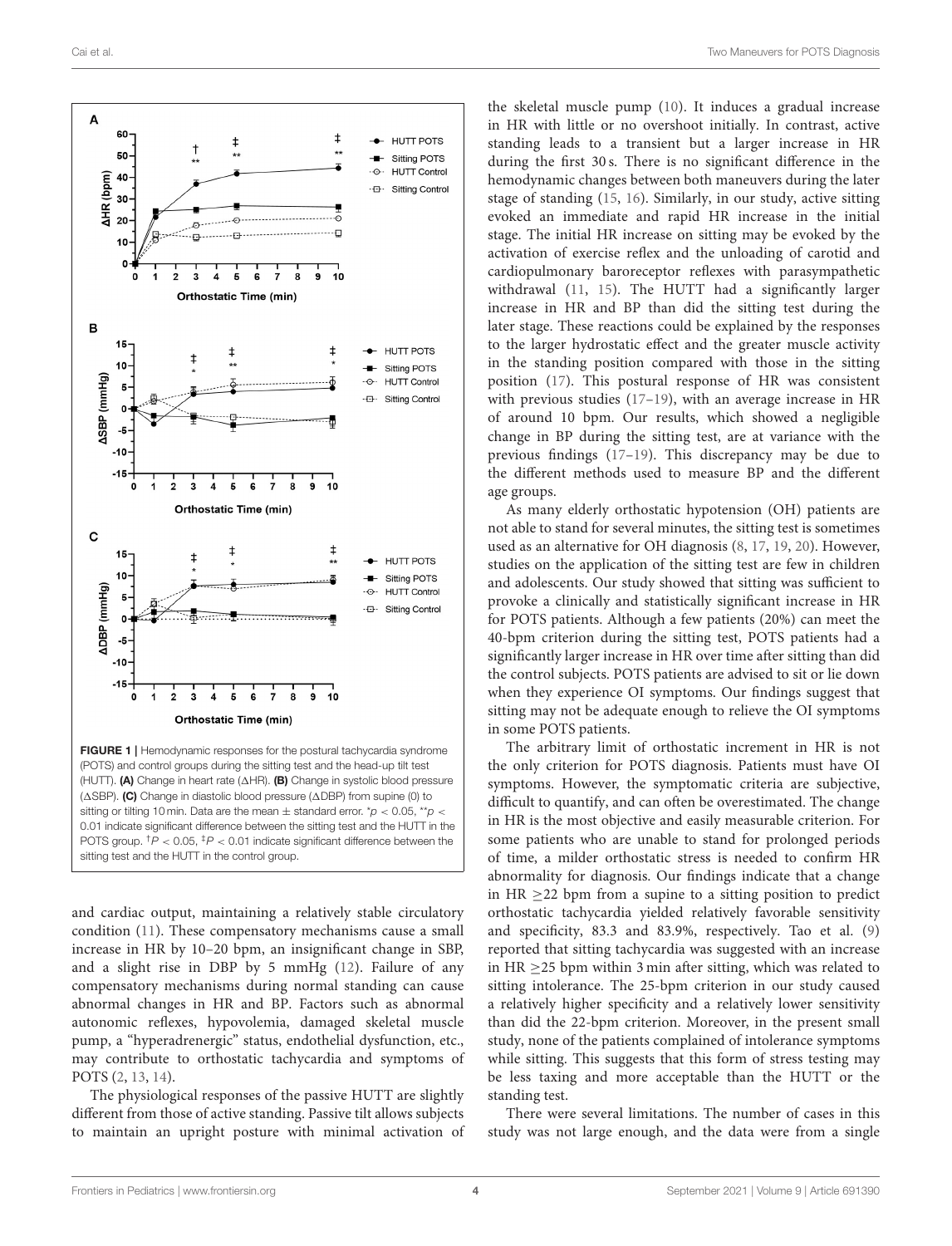Items the Sitting test the HUTT that is alue the P-value P-value **Control**  $\Delta H$ R<sub>max</sub>, bpm  $16.2 \pm 8.6$  23.4 ± 5.9 −4.238  $\sim$  0.001<sup>\*</sup> AHR 1 min, bpm 13.8 ± 8.7 1.1 ± 7.7 1.360 1.84  $\Delta$ HR 3 min, bpm 12.4 ± 9.4 12.4 ± 9.4 17.8 ± 7.6 −2.756 −2.756 0.010\*  $\Delta$ HR 5 min, bpm  $\sim$  13.1 ± 7.5 20.2 ± 5.6  $-4.408$   $\sim$  0.001\*  $\Delta$ HR 10 min, bpm 14.4 ± 9.6 21.1 ± 6.7 −3.469 −3.469 0.002\* **POTS**  $\Delta$ HR<sub>max</sub>, bpm  $30.5 \pm 11.4$ <sup>‡</sup>  $46.2 \pm 8.9$ <sup>‡</sup>  $-7.464$   $< 0.001$ <sup>\*</sup>  $\Delta$ HR 1 min, bpm 24.4  $\pm$  10.1<sup>‡</sup> 21.6  $\pm$  8.6<sup>‡</sup> 1.477 1.477 0.151  $\Delta$ HR 3 min, bpm  $25.2 \pm 8.9$ <sup>‡</sup>  $37.0 \pm 9.8$ <sup>‡</sup>  $-6.730$   $-8.730$   $< 0.001$ \*  $\Delta$ HR 5 min, bpm  $26.9 \pm 10.3$ <sup>‡</sup>  $41.7 \pm 9.4$ <sup>‡</sup>  $-6.436$   $-6.436$   $< 0.001$ <sup>\*</sup>  $\Delta$ HR 10 min, bpm 26.4 ± 12.8<sup>‡</sup> 44.3 ± 10.5<sup>‡</sup> -7.523 <0.001<sup>\*</sup>

<span id="page-4-0"></span>**TABLE 2** | HR responses during the sitting test and the head-up tilt test (HUTT) at different time intervals  $(\overline{x} \pm S)$ .

Data are the mean + standard deviation.

HR, heart rate; AHR 1/3/5/10 min, change of HR from supine to sitting or tilting at 1, 3, 5, and 10 min;  $\Delta H$ R<sub>max</sub>, maximum change of HR during the 10 min of the sitting test or the HUTT.  $p > 0.05$  (statistically significant);  $\frac{1}{p}$  < 0.001 (significantly different compared with that measured in the control group).

<span id="page-4-1"></span>TABLE 3 | Optimal  $\triangle$ HR at different time intervals during the sitting test for prediction of orthostatic tachycardia.

|                            | <b>AUC (95%CI)</b>     | <b>Cutoff values</b> | <b>Sensitivity</b> | <b>Specificity</b> |  |
|----------------------------|------------------------|----------------------|--------------------|--------------------|--|
| $\triangle$ HR 1 min       | 0.786 (0.673-0.899)    | 19 bpm               | 70.0%              | 74.2%              |  |
| $\triangle$ HR 3 min       | 0.837 (0.737-0.936)    | 18 bpm               | 86.7%              | 71.0%              |  |
| $\triangle$ HR 5 min       | $0.875(0.791 - 0.959)$ | 22 bpm               | 66.7%              | 87.1%              |  |
| $\Delta$ HR 10 min         | $0.801(0.668 - 0.915)$ | 22 bpm               | 70.0%              | 87.1%              |  |
| $\Delta$ HR <sub>max</sub> | $0.867(0.775 - 0.959)$ | 22 bpm               | 83.3%              | 83.9%              |  |

AHR 1/3/5/10 min, change of HR from supine to sitting at 1, 3, 5, and 10 min; AHR<sub>max</sub>, maximum change of HR during the 10 min of the sitting test; AUC, area under curve; 95% CI, 95% confidence interval.

center, but the main focus of our analysis is the effect of different maneuvers on  $\triangle$ HR, not the disease itself. Although the study sample is heterogeneous, it can better reflect the population that will need the tested protocols. In the future, we need to carry out more studies with extensive sample size to validate the hemodynamic criteria of the sitting test for the diagnosis of POTS.

## **CONCLUSIONS**

This study demonstrates that a sitting test can result in a clinically significant increase in HR in patients with POTS. A change in HR  $\geq$ 22 bpm when changing from a supine to a sitting position may indicate orthostatic tachycardia. Therefore, the sitting test may be considered as an alternative assessment maneuver for severe POTS patients who are reluctant or cannot tolerate the standing test or the HUTT.

## DATA AVAILABILITY STATEMENT

The original contributions presented in the study are included in the article/supplementary material, further inquiries can be directed to the corresponding author/s.

# ETHICS STATEMENT

The studies involving human participants were reviewed and approved by The Medical Ethical Committee, The Second Xiangya Hospital, Central South University. Written informed consent to participate in this study was provided by the participants' legal guardian/next of kin.

## AUTHOR CONTRIBUTIONS

HC and CW conceived the study. SW, RZ, PL, FL, and YW collected and reviewed data of the subjects. SW and RZ performed statistical analysis. HC drafted the manuscript. All authors contributed to its revision.

## FUNDING

This work is supported by the 2020 Hunan Province Clinical Medical Technology Innovation Guidance Project (2020SK53405, 2020SK53406).

## ACKNOWLEDGMENTS

The authors thank the research personnel and the study volunteers involved in the project.